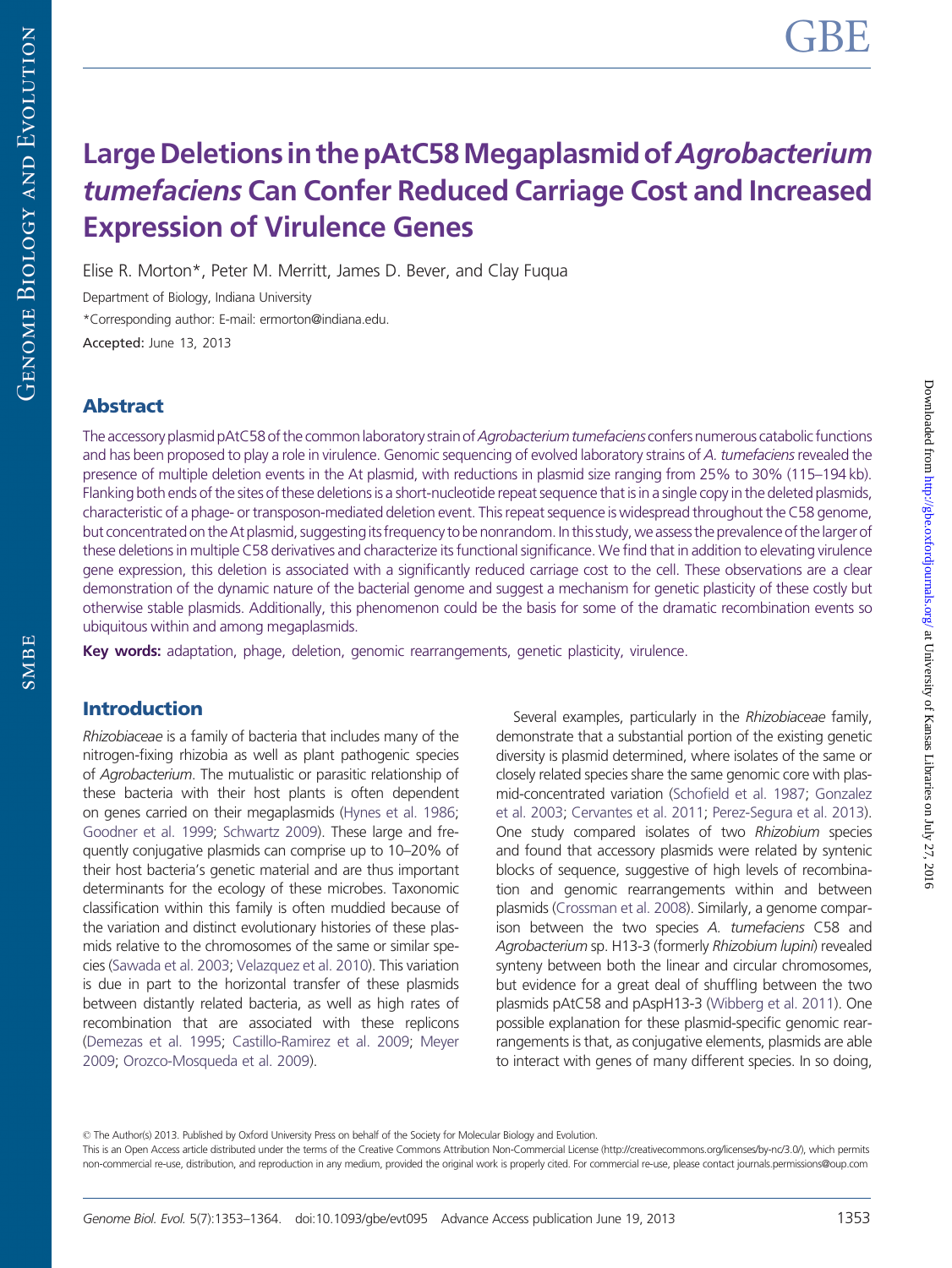Downloaded from <http://gbe.oxfordjournals.org/> at University of Kansas Libraries on July 27, 2016

Downloaded from http://gbe.oxfordjournals.org/ at University of Kansas Libraries on July 27, 2016

selection may favor the acquisition or loss of certain genes depending on the host. Additionally, repeat sequences are extremely prevalent in rhizobial genomes and it has long been considered that genetic restructuring is predominantly mediated by transposable elements. For example, a study of genetic diversity associated with the symbiotic plasmids of Sinorhizobium meliloti (pSymA and pSymB) show a much higher concentration of transposable elements on its plasmids relative to the chromosomes [\(Giuntini et al. 2005](#page-10-0)). Interestingly, there is also significant sequence similarity between specific regions of pAtC58 and pSymA. For example, the genes mediating conjugal transfer of these plasmids, in addition to many other rhizobial megaplasmids, are homologous to one another [\(Perez-Mendoza et al. 2005](#page-11-0); [Ding and](#page-10-0) [Hynes 2009\)](#page-10-0). In addition, there appears to be a great deal of plasmid-specific genetic variation, characterized in part, by large deletions occurring throughout the population.

The At plasmid of the plant pathogen and model organism Agrobacterium tumefaciens C58 is a member of the repABC family, defined in the two published C58 genomes to be a 0.54 Mb circular replicon [\(Goodner et al. 2001;](#page-10-0) [Wood et al.](#page-11-0) [2001\)](#page-11-0). Sequence similarities exist between pAtC58 and many other important megaplasmids in the Rhizobiaceae family, such as pSym, p42, and pRL, and it has been considered to play a potential accessory role in pathogenesis and virulence of the strain. Although less thoroughly studied relative to its coresident plasmid, the Ti, or tumor-inducing plasmid pTiC58, pAtC58 is undoubtedly also very important for the ecology of the species. The At plasmid is self-conjugal and encodes genes that confer the ability to catabolize nutrients such as  $\gamma$ -butyrolactones (GBLs) and deoxy-fructosyl glutamine (DFG) that are abundant in the soil and rhizosphere [\(Baek et al. 2005](#page-10-0); [Chai](#page-10-0) [et al. 2007](#page-10-0)). In addition to this, this plasmid is extremely difficult to cure, likely due to the presence of toxin–antitoxin systems on the plasmid (Morton ER, Platt TG, Fuqua C, and Bever JD, submitted).

In this article, we report on the genetic plasticity of pAtC58, specifically the identification of a large deletion, which effectively removes over one-third of the sequenced pAtC58 plasmid. We find this lesion to be widespread, but specific to one C58 laboratory strain lineage. Importantly, this deletion significantly reduces the high cost of pAtC58. The deletion site is flanked by a short repeat sequence notably enriched on the At plasmid and is strikingly associated with a second unique pAtC58 deletion event that developed over the course of a mutation accumulation experiment. This second deletion is distinct in its location from the larger and more pervasive deletion event, but is also flanked by these short repeat sequences.

## Materials and Methods

#### Strains, Plasmids, and Growth Conditions

All strains and plasmids used in this study are described in [table 1.](#page-5-0) Antibiotics and reagents were purchased from VWR (Radnor, PA), Sigma-Aldrich (St. Louis, MO), Fisher Scientific (Pittsburgh, PA), and New England Biolabs (Ipswich, MA). We obtained oligonucleotide primers from Integrated DNA Technologies (Coralville, IA) and used Omega Biotek E.Z.N.A miniprep and gel extraction kits (Norcross, GA) for isolation of nucleic acids. Plasmids were transferred into Agrobacterium strains via either conjugation or electroporation using standard approaches [\(Morton and Fuqua 2012a\)](#page-11-0). Unless otherwise stated, A. tumefaciens strains were grown in AT minimal media supplemented with 0.5% glucose (wt/vol) and 15 mM ( $NH<sub>4</sub>$ )<sub>2</sub>SO<sub>4</sub> (ATGN) (Tempé [et al. 1977\)](#page-11-0) and incubated at 28 °C in a rotary aerator or on 1.5% agar plates. Induction broth for activating Ti plasmid virulence gene expression contained acetosyringone (200  $\mu$ M) and was prepared using the recipe described in [Morton and Fuqua \(2012b\).](#page-11-0) Antibiotics for A. tumefaciens (or Escherichia coli) were used at the following concentrations:  $2,500$  (25)  $\mu$ g/ml streptomycin (Sm), 250 (100)  $\mu$ g/ml spectinomycin (Sp), and 300 (100)  $\mu$ g/ml kanamycin (Km). Oligonucleotide sequences developed for this study are provided in [supplementary table S2](http://gbe.oxfordjournals.org/lookup/suppl/doi:10.1093/gbe/evt095/-/DC1), [Supplementary Material](http://gbe.oxfordjournals.org/lookup/suppl/doi:10.1093/gbe/evt095/-/DC1) online.

Whole-genome sequencing of A. tumefaciens strains was performed with total genomic DNA used to generate a pairedend library following the modified protocol of Lazinski and Camilli [\(http://tucf-genomics.tufts.edu/documents/](http://tucf-genomics.tufts.edu/documents/htseq_protocol_for_illumina_paired.pdf) [htseq\\_protocol\\_for\\_illumina\\_paired.pdf](http://tucf-genomics.tufts.edu/documents/htseq_protocol_for_illumina_paired.pdf), last accessed July 8, 2013). Approximately  $20 \mu$ g sheared genomic DNA was blunt-ended using the NEB Quick Blunting Kit (New England Biolabs). Following conversion to blunt ends, the large fragment of DNA Polymerase I (Klenow fragment) was used to add one deoxyadenosine to the 3'-ends of the DNA preparation. This DNA preparation was ligated with an adapter mix consisting of primers OLJ131 and OLJ137 using the NEB Quick Ligation Kit (New England Biolabs). Finally, library amplification was performed by polymerase chain reaction (PCR) with primers OLJ139 and OLJ140. Sequencing was performed on an Illumina HiSeq 2000 at the Tufts University Core Facility.

#### Curing the At Plasmid

The At plasmid was cured from C58 using a combination of approaches. First, the At plasmid was marked by inserting an ampicillin resistance gene (blaC) into the intergenic region of Atu5161 and Atu5162, by an allelic replacement cloning strategy [\(Morton and Fuqua 2012a](#page-11-0)). Similar to the method described by [Uraji et al. \(2002\)](#page-11-0), a curing plasmid (pEM123), was constructed by cloning the entire replication region, 4,170 bp including the promoter,  $repABC$ , and the inc $\beta$  region of pAtC58 into pNPTS138 [\(Spratt et al. 1986](#page-11-0)) using BamHI and Spel restriction sites (see [fig. S1,](http://gbe.oxfordjournals.org/lookup/suppl/doi:10.1093/gbe/evt095/-/DC1) [Supplementary Material](http://gbe.oxfordjournals.org/lookup/suppl/doi:10.1093/gbe/evt095/-/DC1) online, for plasmid map and description). This vector contains a counterselectable sacB gene conferring sucrose sensitivity in addition to a kanamycin-resistance gene. This curing plasmid was conjugated into C58 by an  $E$ . coli S17-1  $\lambda$ pir donor.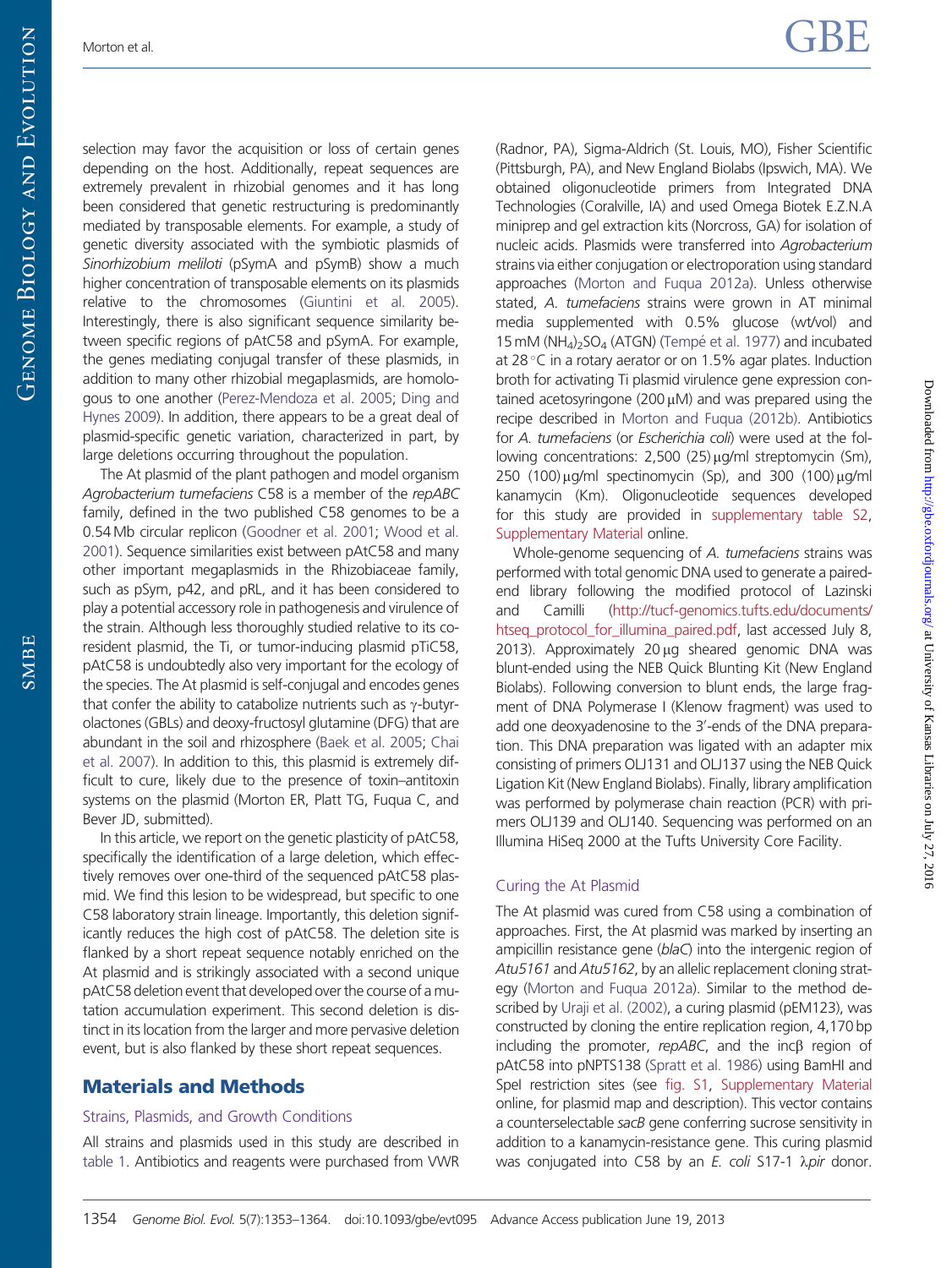Plating on ATGN supplemented with kanamycin selected for A. tumefaciens pEM123 transconjugants. The two plasmids, pEM123 and pAtC58, use the same replication and partitioning machinery, and are therefore incompatible [\(Uraji et al.](#page-11-0) [2002;](#page-11-0) [Cevallos et al. 2008](#page-10-0)). As a consequence, transconjugants that contain both plasmids give rise to cells that lack either the At or the curing plasmid. Growth and several days of passaging in the presence of kanamycin was carried out to select for only those cells that carry pEM123 and had lost pAtC58. Because this method alone was not sufficient to promote loss of the plasmid, cells were subsequently exposed to

heat shock (42 $^{\circ}$ C) for 60 s. Isolates from this population were screened for loss of the At plasmid by ampicillin-sensitivity and negative PCR results using multiple regions distributed across the At plasmid. Subsequently, these presumptive pAtC58- derivatives were grown in the presence of 5% sucrose and absence of kanamycin to select for cells that had lost the curing vector via segregation. These sucroseresistant colonies were patched onto ATGN supplemented with kanamycin to screen for antibiotic-sensitive clones. Sucrose-resistant and kanamycin-sensitive clones were screened for the absence of repABC.

#### Diagnosis of At Plasmid Deletion

To determine the presence or absence of the described deletion, four primers [\(supplementary table S2,](http://gbe.oxfordjournals.org/lookup/suppl/doi:10.1093/gbe/evt095/-/DC1) [Supplementary](http://gbe.oxfordjournals.org/lookup/suppl/doi:10.1093/gbe/evt095/-/DC1) [Material](http://gbe.oxfordjournals.org/lookup/suppl/doi:10.1093/gbe/evt095/-/DC1) online) were designed to amplify either 1) across the entire deletion or 2) across its borders from just external of the area deleted in the truncated pAtC58 to within this area. [Figure 1](#page-4-0) shows a schematic of the diagnostic primer design. Primers A and D, flanking the deletion, will amplify a 295-bp product for strains harboring the truncated At plasmid. For strains with the full-length form of the plasmid, the distance between primers A and D is too long (~200 kb) and will thus yield a negative PCR result [\(fig. 1\)](#page-4-0). For positive confirmation of strains with the full-length plasmid, primer pairs AB and CD will yield 564 and 981 bp products, respectively. The truncated plasmid is missing sequence that is homologous to the internal primers B and C so these reactions should not result in any amplified product. Subsequent sequencing of the purified PCR product(s) provided additional confirmation either for the presence or the absence of the deletion.

#### Generation of Gene Ontologies for Full-Length and Truncated At Plasmids

GO annotations were generated for the published sequences of the full-length and truncated At plasmids of A. tumefaciens C58, as well as the deleted sequence using Blast2Go Software [\(Conesa et al. 2005\)](#page-10-0). The initial BLASTX search was performed against the NCBI database of nonredundant sequences using a minimum expectation value of  $1 \times 10^{-3}$  and a high scoring segment pair cut-off of 33. Annotations were generated using the pre-E-value Hit Filter of  $1 \times 10^{-6}$ , an annotation cut-off of

55, and a GO weight of 5. Annotations were then merged with GO terms that were assigned based on their protein functional domains by performing analysis with InterProScan ([Mulder et al. 2005](#page-11-0)). Graphs were generated based on function and Node Score with a Score alpha of 0.6. The sequences were unfiltered and the combined graphs shown in [figure 3](#page-6-0) represent distribution of genes GO level 3.

#### Measurement of Gene Induction

Strains ERM76, ERM80, and ERM81 [\(table 1\)](#page-5-0) were transformed with the reporter plasmid,  $pSW209\Omega$  (S.C. Winans, Cornell University) which carries a  $P_{virB}$ ::lacZ fusion ( $P_{virB}$  from pTiA6). Cells were grown approximately 24 h in Induction Broth (pH 5.6 and  $200 \mu$ M acetosyringone) ([Winans et al.](#page-11-0) [1988](#page-11-0)). When cultures reached mid-log phase of growth, they were assayed for  $\beta$ -galactosidase activity as described ([Morton and Fuqua 2012b\)](#page-11-0). Activity is presented in terms of Miller Units; a quantitative measure of specific activity that accounts for gene-expression mediated  $\beta$ -galactosidase activity, normalized to growth. The equation for calculating Miller Units (MU) is as follows:

$$
MU = 1,000 \times \frac{A_{420}}{(OD_{600} \times t \times V)},
$$

where  $A_{420}$  represents absorbance of o-nitrophenol, OD<sub>600</sub> represents optical density of the culture,  $t$  is the time of the reaction, and V is the culture volume. Each treatment was carried out in triplicate.

#### Measuring the Cost of the At Plasmid Truncation

To determine the fitness costs associated with the truncated portion of the At plasmid, isogenic strains harboring either the full-length or truncated At plasmids were competed in carbon-limiting ATGN media (C1) that was supplemented with 1 mM glucose (compared with 28 mM in standard ATGN). All competitions were inoculated with approximately  $6 \times 10^6$  cells at a 1:1 ratio. A spectinomycin/streptomycin  $(Sm<sup>R</sup>/Sp<sup>R</sup>)$  cassette was integrated in the tetRA locus of each strain by allelic replacement [\(Morton and Fuqua 2012a\)](#page-11-0). To control for the costs associated with the aadA marker (conferring resistance to Sp and Sm antibiotics) the strain carrying the cassette was reversed for half of the competitions. At the beginning of each competition, strains were used to inoculate 2 ml of ATGN media and incubated at 28°C for 24h until reaching exponential mid-log phase. Individual strains were subsequently washed in  $1 \times$  AT buffer three times to remove excess glucose from the starting media. The cultures were each normalized to an optical density at 600 nm  $OD_{600}$ ) of approximately 0.2, at which point they were mixed 1:1 into 2 ml carbon-limiting media to a final  $OD_{600}$  of 0.01. The competition cultures were then incubated at 28°C for 24h, after which all mixed cultures were subcultured 1:100 into 2 ml of C1 media and incubated as before. This passaging was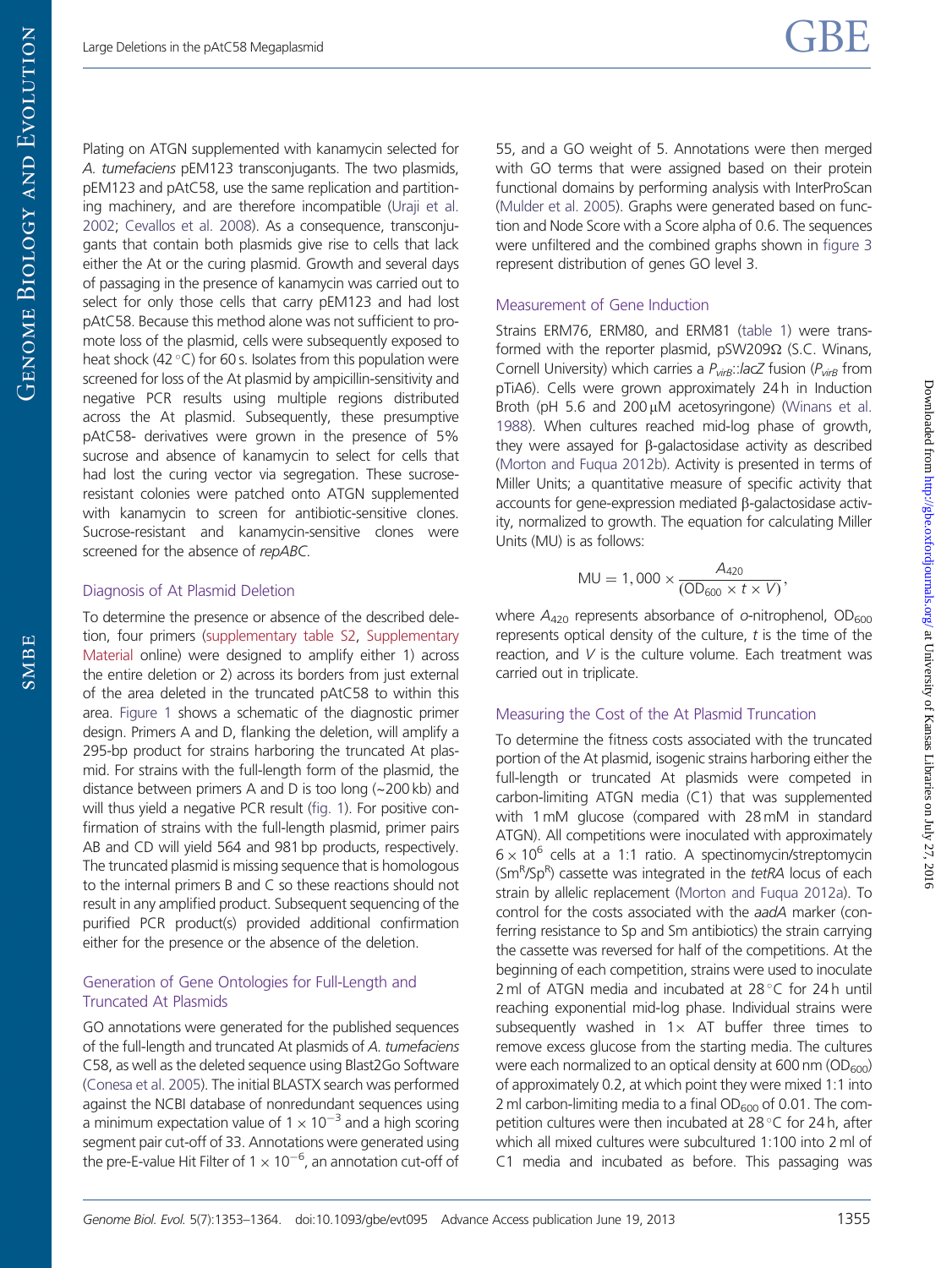repeated the same way through the seventh passage. At the first, second, and seventh passages, a dilution series of each mixed culture were plated onto ATGN and ATGN plus Sm and Sp so that the frequencies of each strain could be estimated. Replicates for this experiment were run on four separate occasions. Relative fitness was estimated as the ratio of the number of doublings by each strain during the course the competition experiment as described ([Lenski 1988](#page-11-0)).

This experiment was analyzed with a mixed effect model using the mixed procedure of SAS software. The mixed model included the experiment and the marker orientation as random effects. This analysis allowed us to remove variance associated with the marker and differences between experimental runs and thereby isolate the effect of the 0.2 Mb of At plasmid DNA by comparing least square means of the different competitions.

### Generation and Sequence Analysis of Mutation Accumulation Lines

Agrobacterium tumefaciens C58-CU was grown to mid-log phase in Tryptone Yeast (TY) liquid media before plating for isolated colonies onto TY agar plates. From these plates, 75 colonies were randomly chosen and struck for isolated colonies onto TY agar plates (one MA line per plate), representing the second passage from the first bottleneck. For all subsequent passages, a single colony was chosen for streaking onto fresh TY agar plates. To limit isolation bias, the colony closest to the cross-secting line of each Petri plate (designated by a plate-sized template) was chosen for passaging. Following 125 passages (~3,350 generations), a colony from each MA line was selected for inoculation into 2 ml TY liquid media and subsequently frozen at  $-80^{\circ}$ C in 25% glycerol. Cells from frozen permanents of 10 randomly chosen MA lines were inoculated into 2 ml TY liquid media. The DNA of mid-log phase cultures was subsequently isolated using Wizard Genomic DNA purification kit (Promega).

101-bp paired-end Illumina (Illumina Hi-Seq platform) sequencing was applied such that each A. tumefaciens MA line was sequenced to a coverage depth of approximately  $100 \times$ with an average library fragment size (distance between paired end reads) of approximately 175 bp. The paired-end reads for each line were individually mapped against the A. tumefaciens C58 reference genome (assembly and annotation available from the National Center for Biotechnology Information, <https://www.ncbi.nlm.nih.gov>, last accessed July 8, 2013) using two separate alignment algorithms: BWA ([Li and Durbin 2009](#page-11-0)) and NOVOALIGN (available at <www.novocraft.com>, last accessed July 8, 2013). The resulting pileup files were converted to SAM format using SAMTOOLS [\(Li et al. 2009\)](#page-11-0). Using in-house perl scripts, the alignment information was further parsed to generate forward and reverse mapping information at each site, resulting in a configuration of eight numbers for each line (A, a, C, c, G, g, T, t), corresponding to the number of reads mapped at each genomic position in the reference sequence. To identify small- and medium-sized deletion and insertion events  $(>11$  bp), we further implemented the pattern growth alignment algorithm PINDEL [\(Ye et al. 2009](#page-11-0)) and the high-resolution structural variation mapper BREAKDANCER ([Chen et al. 2009](#page-10-0)).

## **Results**

### Identification and Description of the pAtC58 Deletion

The genome of our laboratory strain of A. tumefaciens C58 was resequenced by Illumina and compared with the published C58 genome [\(Wood et al. 2001](#page-11-0); [Goodner et al.](#page-10-0) [2001](#page-10-0)). With the expectation to find numerous genetic changes after years of passaging and maintenance in the laboratory, we identified only a small number of base substitutions and small nucleotide polymorphisms between our laboratory lineage and the published C58 genomes. However, in addition to this, we discovered that the At plasmid has incurred a large approximately 0.19 Mb deletion relative to the previously sequenced strain. The truncated At plasmid is approximately 0.35 Mb with deletion of all genes between Atu5207 and Atu5408 (positions 206,308– 400,472). [Figure 1](#page-4-0)A and B depict the deletion and shows the resulting new sequence where Atu5207 and Atu5408 are convergent with one another. Using primers that are flanking the deletion we were able to amplify across the deletion junction, validating the data of the genome sequence ([fig. 1](#page-4-0)C and D), whereas primers that should prime out of the missing segment into flanking sequences on each end failed to amplify. It is important to point out that this was a clean deletion and there are no signs of any genetic shuffling in the remaining portion of the plasmid.

## A Short Repeat Sequence Flanks pAtC58 Deletions

Interestingly, flanking both ends of the missing pAtC58 segment in the published genome sequence is a short 13-bp (TTCNTTCAGGCG) repeat. In the truncated form of the plasmid, the two ends have recombined to leave one copy of the repeat sequence, a hallmark of a phage- or transposon-type excision event. We find that variations on this sequence occur quite frequently throughout the At plasmid [\(fig. 2](#page-5-0); [supple](http://gbe.oxfordjournals.org/lookup/suppl/doi:10.1093/gbe/evt095/-/DC1)[mentary table S1](http://gbe.oxfordjournals.org/lookup/suppl/doi:10.1093/gbe/evt095/-/DC1), [Supplementary Material](http://gbe.oxfordjournals.org/lookup/suppl/doi:10.1093/gbe/evt095/-/DC1) online). A 9-bp repeat within the larger 13 bp (TTCAGGCG) appears 13 times on the At plasmid. [Supplementary figure S2](http://gbe.oxfordjournals.org/lookup/suppl/doi:10.1093/gbe/evt095/-/DC1), [Supplementary Material](http://gbe.oxfordjournals.org/lookup/suppl/doi:10.1093/gbe/evt095/-/DC1) online, shows an alignment of this sequence and it is apparent that the 13 bp sequence is also quite common, particularly in regions proximal to the deletion. [Supplementary table S1](http://gbe.oxfordjournals.org/lookup/suppl/doi:10.1093/gbe/evt095/-/DC1), [Supplementary Material](http://gbe.oxfordjournals.org/lookup/suppl/doi:10.1093/gbe/evt095/-/DC1) online, shows the gene annotation (Atu) numbers marking the locations of all 9-bp repeats including 4 within the deletion itself. One can see that the repeat sequence is rather evenly dispersed around the plasmid with a few exceptions [\(fig. 2\)](#page-5-0). At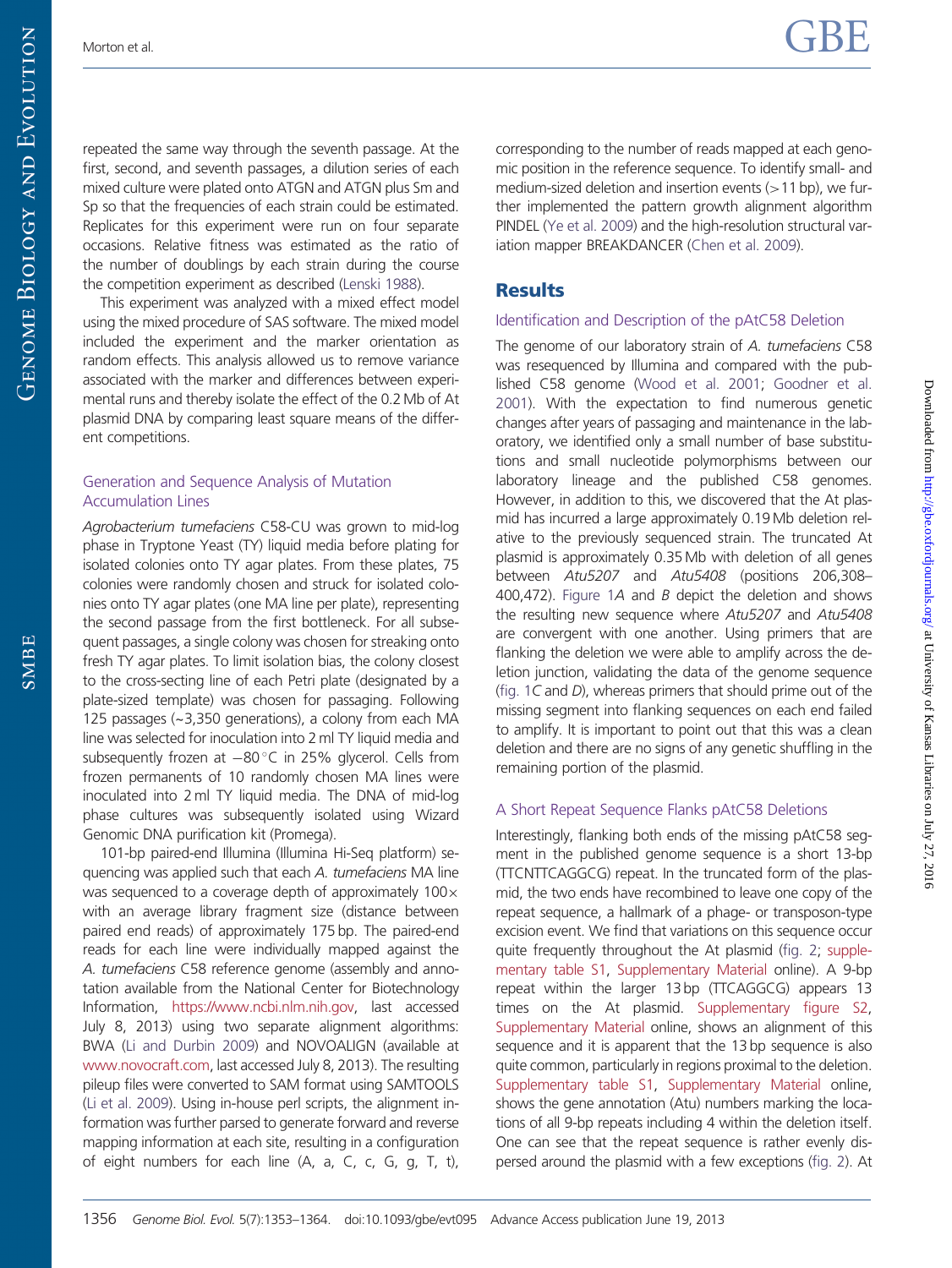<span id="page-4-0"></span>

FIG. 1.—Schematic of Agrobacterium tumefaciens laboratory strain pAtC58 194 kb deletion. (A) Gene map for the genes directly flanking the deletion. (B) Sequence at both borders of the deletion, the new sequence formed after the deletion at the junction site, as well as an alignment of the flanking ends. Red letters denote sequence included in the deletion. Black letters denote sequence that is still present in the truncated form of the plasmid. (C) Diagnostic primer design around both flanking ends of the deletion. Sequence included in the deletion is represented in red, and that which remains on the full-length form of the plasmid is in black. The chart shows each of the primer pairs and the corresponding expected product and product size. Pairs AB and CD only amplify from the full-length plasmid and the pair AD only yields the shown product for the truncated form of the plasmid. (D) Electrophoresis gel showing the PCR products resulting from amplification with diagnostic primers AD, AB, and CD described in the text.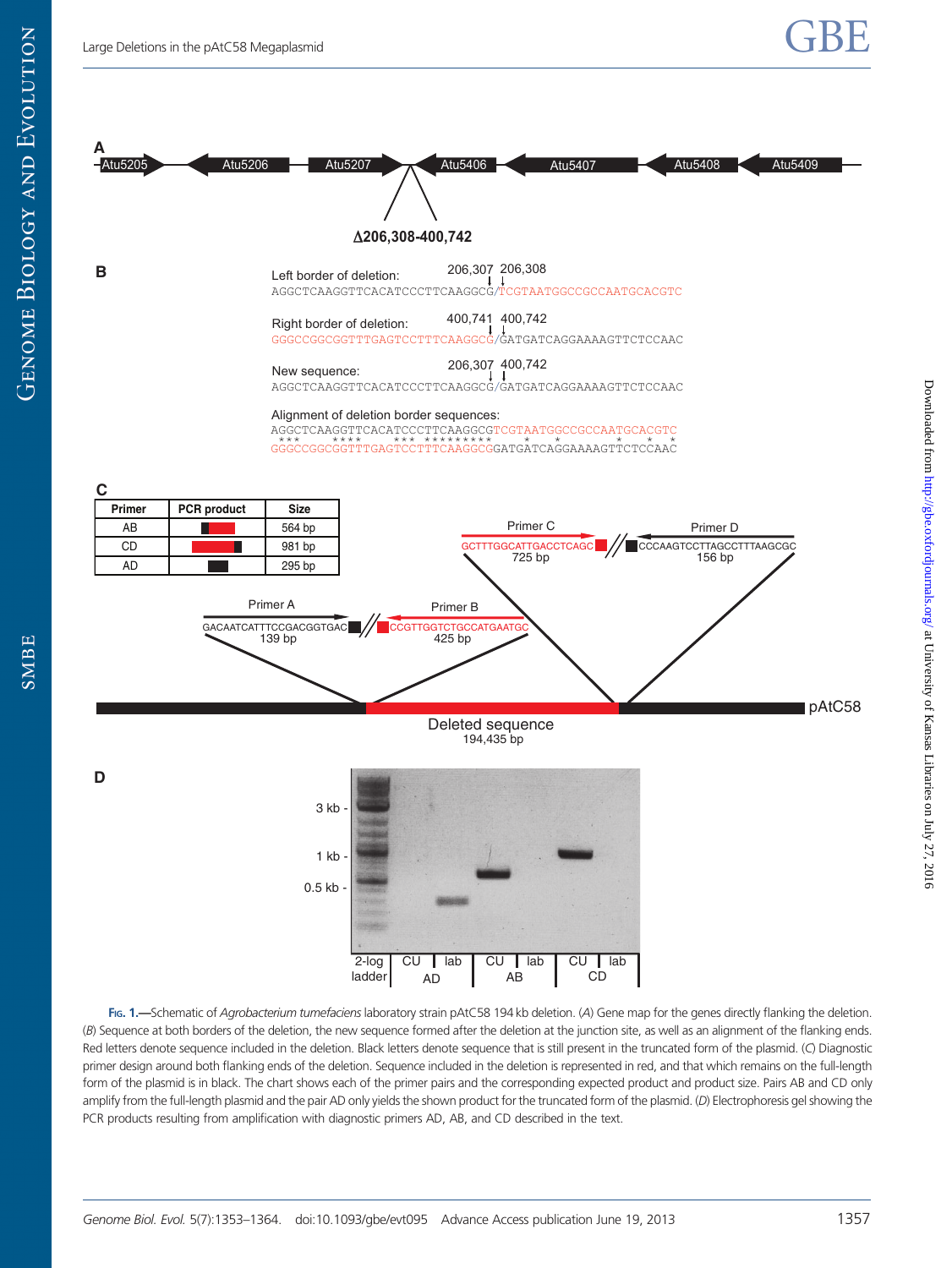Downloaded from <http://gbe.oxfordjournals.org/> at University of Kansas Libraries on July 27, 2016

Downloaded from  $http://gbe.$ oxfordjournals.org/ at University of Kansas Libraries on July 27, 2016

#### <span id="page-5-0"></span>Table 1

Strains and Plasmids Used in this Study

| <b>Species</b>   | <b>Strain</b>         | <b>Characteristics</b>                                                      | <b>Plasmids</b>            | Reference                                                |
|------------------|-----------------------|-----------------------------------------------------------------------------|----------------------------|----------------------------------------------------------|
| Agrobacterium    | $C58-CU$              | Wild-type C58 (isolated from cherry                                         | pTiC58, pAtC58-CU          | Gift from Steven Beer                                    |
| tumefaciens      |                       | gall; Geneva, NY)                                                           |                            | (Cornell University)                                     |
| A. tumefaciens   | <b>C58-UI</b>         | Wild-type C58 laboratory strain                                             | pTiC58, pAtC58 (truncated) | Gift from Steve Farrand<br>(University of Illinois)      |
| A. tumefaciens   | ERM76                 | Isogenic to C58-CU; pTiC58 transconjugant                                   | pTiC58                     | Morton ER, Platt TG, Fuqua C,<br>and Bever JD, submitted |
| A. tumefaciens   | ERM81                 | Isogenic to C58-CU                                                          | pTiC58, pAtC58-CU          | Morton ER, Platt TG, Fuqua C,<br>and Bever JD, submitted |
| A. tumefaciens   | ERM77                 | C58-CU $\triangle$ tetRA $\Omega$ aada (Sp <sup>R</sup> ; Sm <sup>R</sup> ) | pTiC58, pAtC58-CU          | Morton ER, Platt TG, Fuqua C,<br>and Bever JD, submitted |
| A. tumefaciens   | ERM80                 | Isogenic to C58-CU; carrying pAtC58 from C58 S.F.                           | pTiC58, pAtC58             | This study                                               |
| A. tumefaciens   | <b>ERM101</b>         | ERM80 $\triangle$ tetRA $\Omega$ aada (Sp <sup>R</sup> ; Sm <sup>R</sup> )  | pTiC58, pAtC58-CU          | This study                                               |
| A. tumefaciens   | NT <sub>1</sub>       | pTiC58-cured derivative of C58                                              | pAtC58                     | Watson et al. (1975)                                     |
| A. tumefaciens   | NTL <sub>4</sub>      | pTiC58-cured derivative of C58; ∆tetRA                                      | pAtC58                     | Luo et al. (2001)                                        |
| A. tumefaciens   | A348                  | A136 transformed with pTiA6                                                 | pAtC58, pTiA6              | Garfinkel et al. (1981)                                  |
| A. tumefaciens   | A136                  | C58 heat-cured of pTiC58                                                    | pAtC58                     | Watson et al. (1975)                                     |
| A. tumefaciens   | <b>CIRS</b>           | pTiC58-cured derivative of C58                                              | pAtC58                     | Ellis et al. (1982)                                      |
| A. tumefaciens   | AB150                 | Isogenic to UIA5 carrying pAtC58 from A136                                  | pAtC58                     | Nair et al. (2003)                                       |
| A. tumefaciens   | AB151                 | Isogenic to AB150; electroporated with pTiC58                               | pTiC58, pAtC58             | Nair et al. (2003)                                       |
| A. tumefaciens   | AB152                 | Isogenic to UIA5; electroporated with pTiC58                                | pTiC58                     | Nair et al. (2003)                                       |
| A. tumefaciens   | AB153                 | Isogenic to AB150; electroporated with pTiC58                               | pTiC58, pAtC58             | Nair et al. (2003)                                       |
| Escherichia coli | $S17-1$ $\lambda$ pir | pSM243cd derivative with P <sub>virB</sub> -lacZ                            | pSW209                     | Gift from Steve Winans                                   |
|                  |                       |                                                                             |                            | (Cornell University)                                     |



FIG. 2.-Distribution and corresponding starting base number for each 9-bp repeat sequence located throughout pAtC58, where the green band shows the region of sequence that is deleted in the laboratory At plasmid and the purple band indicates the region of sequence deleted in the mutation accumulation line. Yellow, blue, and red arrows correspond to locations of the 9, 11, or 13-bp repeat, respectively. Black lines indicate positions of putative transposase or transposase fragments and gray triangles and arrows denote recognized genes or operons of importance.

Atu5007, there is one repeat within the predicted coding sequence, and one that is just upstream of it (downstream of Atu5006). In addition to this, the repeat sequence can be found in the two adjacent genes, Atu5435 and Atu5436. There is no clear signature for where this repeat can be found based on the predicted functions of these genes.

In quantifying the frequency of this repeat sequence on each of the four replicons in C58, we find that they are notably overrepresented on the At plasmid relative to the other 3 replicons (the Ti plasmid, the linear chromosome, and the circular chromosome). Table 3 shows the number of occurrences of the 9-, 11-, and 13-bp repeat sequences, normalized to the size of each replicon. The difference becomes quite apparent for the 11-bp sequence that appears six times throughout the 0.54 Mb At plasmid, only once on the Ti plasmid, and only five times on both chromosomes combined (5.8 Mb of DNA), representing a 5-fold to 100-fold difference in frequency. For the 13-bp sequence which is flanking the deletion with the exception of one variable position (and thus not included in the tally in table 3) it is completely restricted to the At plasmid, and there it exists at four locations which are spaced around the plasmid. It is interesting to note that neither of these 11 and 13 bp sequences exist on the related pSym plasmids of S. meliloti.

## Gene Ontology of Full-Length and Truncated At Plasmids

GO analysis of the full-length and truncated At plasmids reveals that both plasmids have the same relative proportion of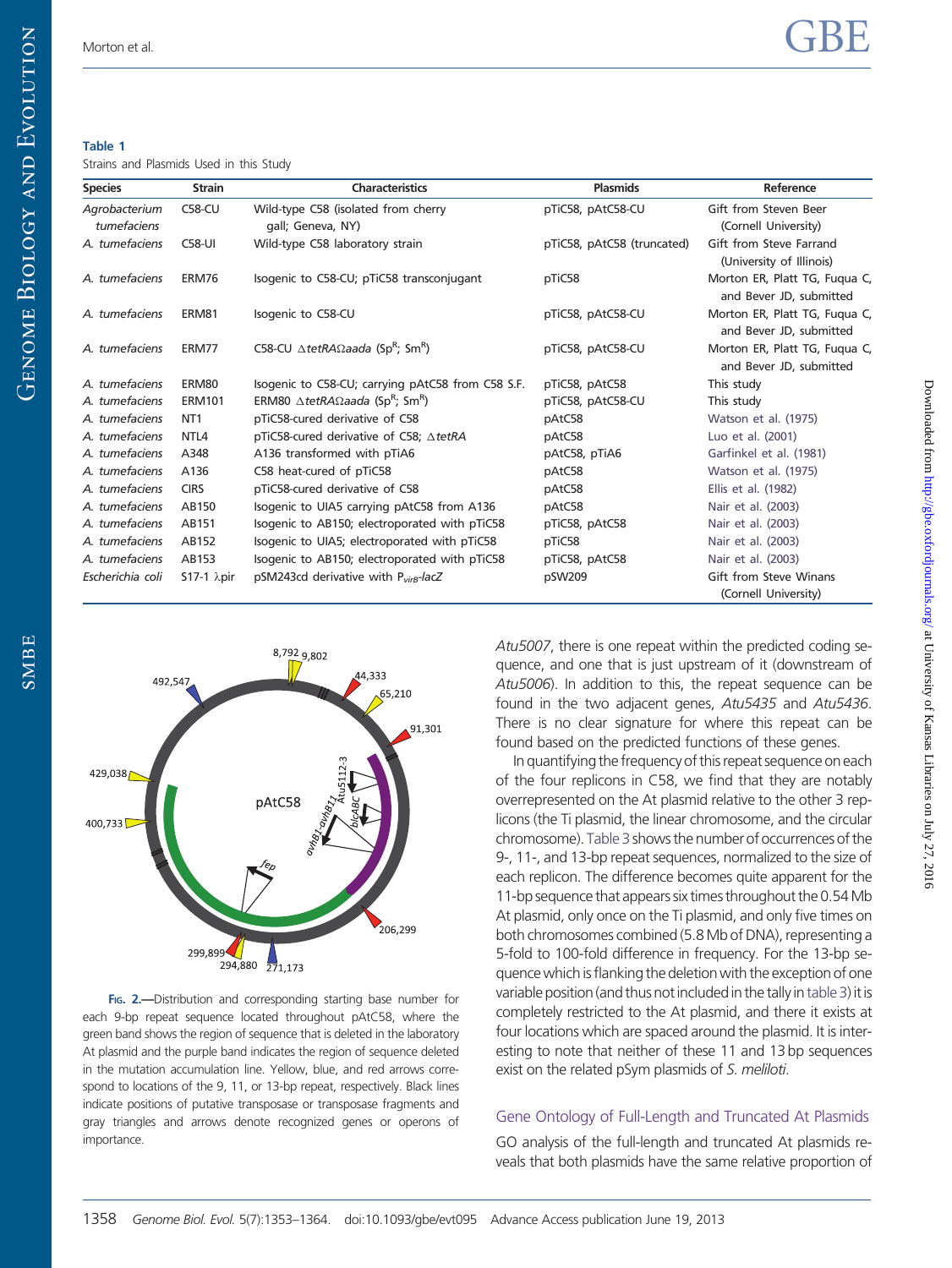<span id="page-6-0"></span>

FIG. 3.—Ontology of the full-length At plasmid, the truncated laboratory strain At plasmid ( $\Delta Atu$ 5208-Atu5405) and the deleted sequence. Pie charts show the distribution of Gene Ontology terms (Level 3) of molecular function for the deletion, the full-length and truncated At plasmids. This distribution is based on annotated genes only.

genes associated with each functional category (fig. 3). Thus, although a large fraction of the plasmid was lost, the basic functional distribution remained the same. This is not surprising, provided that the truncation is due to a single deletion event but it does demonstrate that genes of distinct functional categories are relatively evenly dispersed around the plasmid, some of which are likely to be redundant. The truncated At plasmid is approximately 64% of the size of the full-length plasmid, and the relative number of genes that fall into each GO category is comparable with this ratio, only deviating for smaller categories. The only exception to this is for genes with predicted isomerase activity, of which there are 10 on both the full-length and truncated forms of the At plasmid (none are present on the deleted segment). Interestingly, there are 9 genes that were identified as having transposase activity, only 5 of which remain on the truncated form of the plasmid. A cluster of genes homologous to the fep iron siderophore uptake system (Atu5311-5316) were removed from the At plasmid with the deletion. The importance of iron in the regulation of cellular processes within A. tumefaciens has been clearly established [\(Hibbing and Fuqua 2011\)](#page-11-0). However, between strains harboring the full-length versus truncated At plasmids we found no difference in growth during iron limitation. It is important to point out that most of the more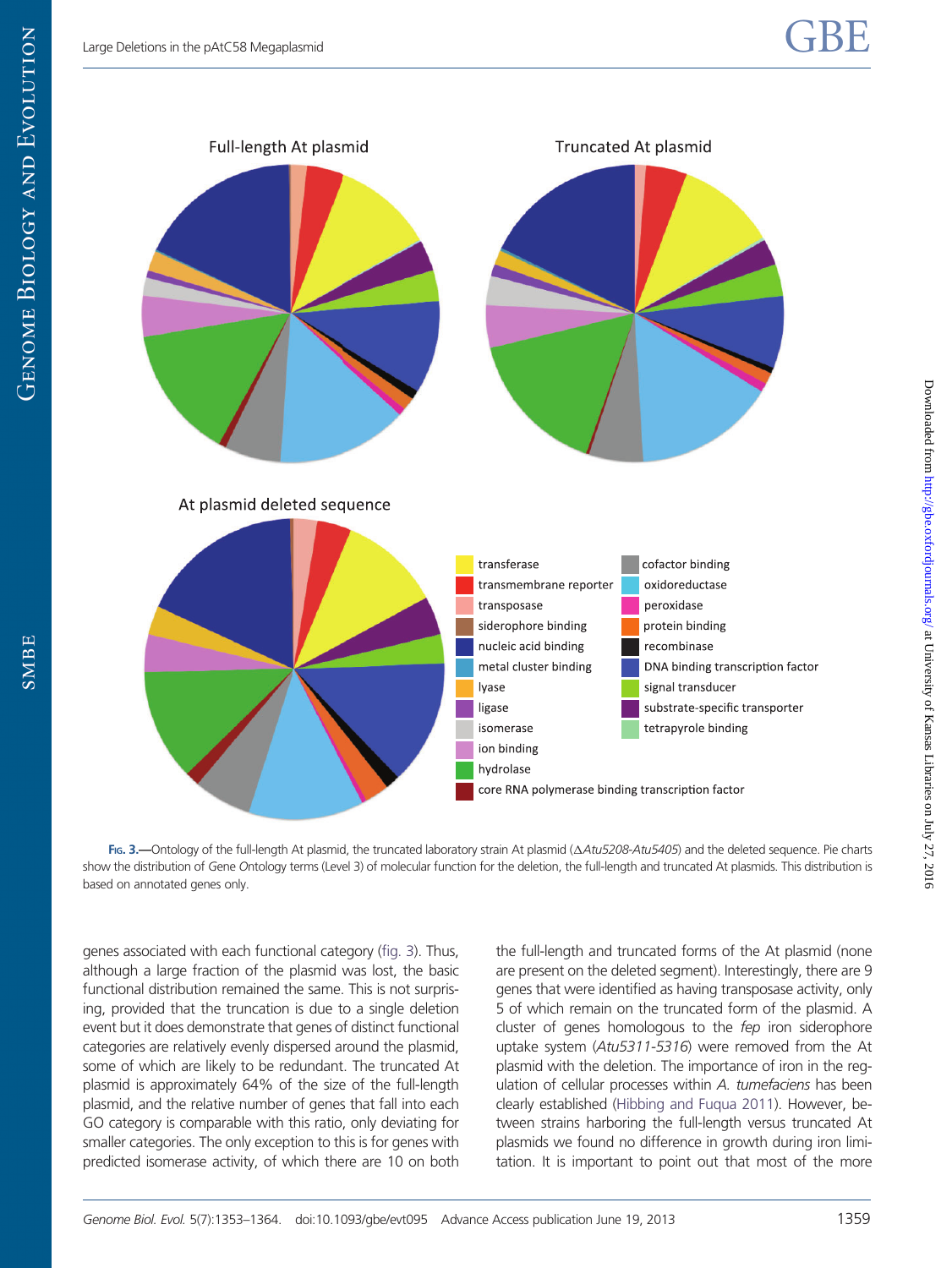<span id="page-7-0"></span>**GENOME BIOLOGY AND EVOLUTION** 

thoroughly characterized genes on pAtC58, including those associated with conjugation ( $avhB$ ) and  $\gamma$ -butyrolactone catabolism (bcl), are all still present on the truncated At plasmid. The plasmid was experimentally determined to be fully conjugative and is predicted to harbor many of the same catabolic properties.

#### Tracing the Origins of the pAtC58 Plasmid Deletion

The large deletion (~0.2 Mb) is found on a major replicon of an important pathogen and model organism and its prevalence has important consequences for any labs studying the biology of A. tumefaciens. C58 is one of the more widely used strains. Using primers designed to amplify 1) across the deletion for the truncated plasmid or 2) across both of the deletion borders for the full-length plasmid ([fig. 1](#page-4-0)A and B), we characterized the At plasmids of 12 frequently used A. tumefaciens C58 derivatives (table 2). Based on this method of diagnostics, we found that the deletion was found throughout several C58 laboratory strains (acquired from colleagues at Williams College, C58-WC and the University of Illinois, Urbana-Champaign, C58-UI), but not present in cells grown from an archival C58 stock (C58-CU) obtained through the Department of Plant Pathology at Cornell University in Ithaca, NY. The original C58 isolate was obtained from a cherry tree gall in Geneva, NY, in 1958, and this Cornell stock is thought to represent the closest stock to this isolate ([Hamilton and Fall](#page-11-0) [1971\)](#page-11-0).

#### Table 2

SMBE

Characterization of the At Plasmid of Common Laboratory Agrobacterium tumefaciens Strains

| <b>Strain</b>                     | <b>Across</b><br>Deletion <sup>a,b</sup> | From within<br>5'-End of<br>Deletion <sup>a,b</sup> | From within<br>$3'$ -End of<br>Deletion <sup>a,b</sup> |
|-----------------------------------|------------------------------------------|-----------------------------------------------------|--------------------------------------------------------|
| C58 (Indiana University)          | $^{+}$                                   |                                                     |                                                        |
| C58 (University of Illinois)      | $^{+}$                                   |                                                     |                                                        |
| C58 (Williams College)            | $^{+}$                                   |                                                     |                                                        |
| C58 (University of<br>Washington) |                                          | $^{+}$                                              | $+$                                                    |
| <b>C58-CU</b>                     |                                          | $^{+}$                                              | $^{+}$                                                 |
| NT <sub>1</sub>                   |                                          | $^{+}$                                              | $^{+}$                                                 |
| NTL <sub>4</sub>                  |                                          | $+$                                                 | $+$                                                    |
| C <sub>1</sub> R <sub>S</sub>     |                                          | $+$                                                 | $+$                                                    |
| A348                              |                                          | $^{+}$                                              | $+$                                                    |
| A136                              |                                          | $^{+}$                                              | $^{+}$                                                 |
| AB150                             |                                          | $^{+}$                                              | $^{+}$                                                 |
| AB151                             |                                          | $^{+}$                                              | $^{+}$                                                 |
| AB153                             | $**C$                                    | $^{+}$                                              | $^{+}$                                                 |

<sup>a</sup>Table summarizes the results of diagnostic PCR using primers to amplify either across the  $\triangle Atu5208-Atu5405$  deletion (column 2) or from within the deletion (columns 3 and 4).

**b**Amplification across the deletion, but not from within is indicative of the truncated form of the plasmid. Amplification from within the deleted sequence, but not across indicates that the full-length At plasmid is present in that strain.

'Asterisks (\*\*) indicate that there were distinct band of unique size.

All of the C58 derivatives with the deletion are reported to originate from the C58-UI stock from the University of Illinois, Urbana-Champaign (collection of S.K. Farrand). The C58-UI stock is itself derived from laboratory stocks at the University of Washington, Seattle, in the laboratory of E.W. Nester (S.K. Farrand, personal communication). Individual cultures from all of the available UW stocks were tested using the diagnostic PCR and none were found to have incurred the deletion (table 2).

A collection of several other purported C58 derivatives in our laboratory stocks [\(tables 1](#page-5-0) and 2) were all found not to have incurred this deletion event. The C58-derived AB strains were generated by [Nair et al. \(2003\)](#page-11-0) to be isogenic with one another so that the At and Ti plasmids were introduced independently into the plasmidless C58 derivative UIA5, to generate a pAtC58 plasmid-harboring derivative (AB150), one that carries only pTiC58 (AB152) and a  $Ti + At +$  derivative (AB153). AB151 is another strain that carries both the At and Ti plasmids and was generated the same way as AB153. All of these strains, except for AB153 generated the amplification patterns predicted for the full length pAtC58 plasmid (table 2). AB153 is unique in that it has a distinct At plasmid deletion profile such that primers designed to amplify across the deletion not only yield a band that is ~3 kb in size (larger than the 295-bp product characteristic of the C58 strains which carry the deletion), but also yield the amplicons predicted for the full length plasmid. This suggests that a duplication event has occurred in the AB153 strain resulting in priming from multiple sites along the plasmid.

#### Common pAtC58 Truncation Correlates with Increased vir Expression

Previous studies have demonstrated that the presence of the At plasmid corresponds to an increase in tumor-size in Ti plasmid carrying strains [\(Nair et al. 2003\)](#page-11-0). Based on this observed interaction between the At plasmid and the level of disease induced by the Ti plasmid, we were interested in determining whether the At plasmid deletion had any impact on associated phenotypes. In this experiment, we introduced a PvirB-lacZ transcriptional fusion expression construct,  $pSW209\Omega$ 

#### Table 3

Frequency of 9-, 11-, and 13-bp Repeat Sequence in All Four Replicons of Agrobacterium tumefaciens C58

| Replicon                            |                                             |                                   |                                               |  |  |
|-------------------------------------|---------------------------------------------|-----------------------------------|-----------------------------------------------|--|--|
| At Plasmid<br>$(0.54 \, \text{Mb})$ | <b>Ti Plasmid</b><br>$(0.21 \,\mathrm{Mb})$ | Linear<br>Chromosome<br>(2.08 Mb) | Circular<br>Chromosome<br>$(2.84 \text{ Mb})$ |  |  |
| 13 (0.024)                          | 2(0.0093)                                   | 33 (0.0159)                       | 39 (0.0137)                                   |  |  |
| 6(0.0111)                           | 1(0.0047)                                   | 2(0.001)                          | 3(0.001)                                      |  |  |
| 4 (0.0074)                          | $0$ (< $0.0047$ )                           | $0$ (< $0.0005$ )                 | $0$ (<0.0004)                                 |  |  |
|                                     |                                             |                                   |                                               |  |  |

Values in parentheses indicate frequency per kilobase.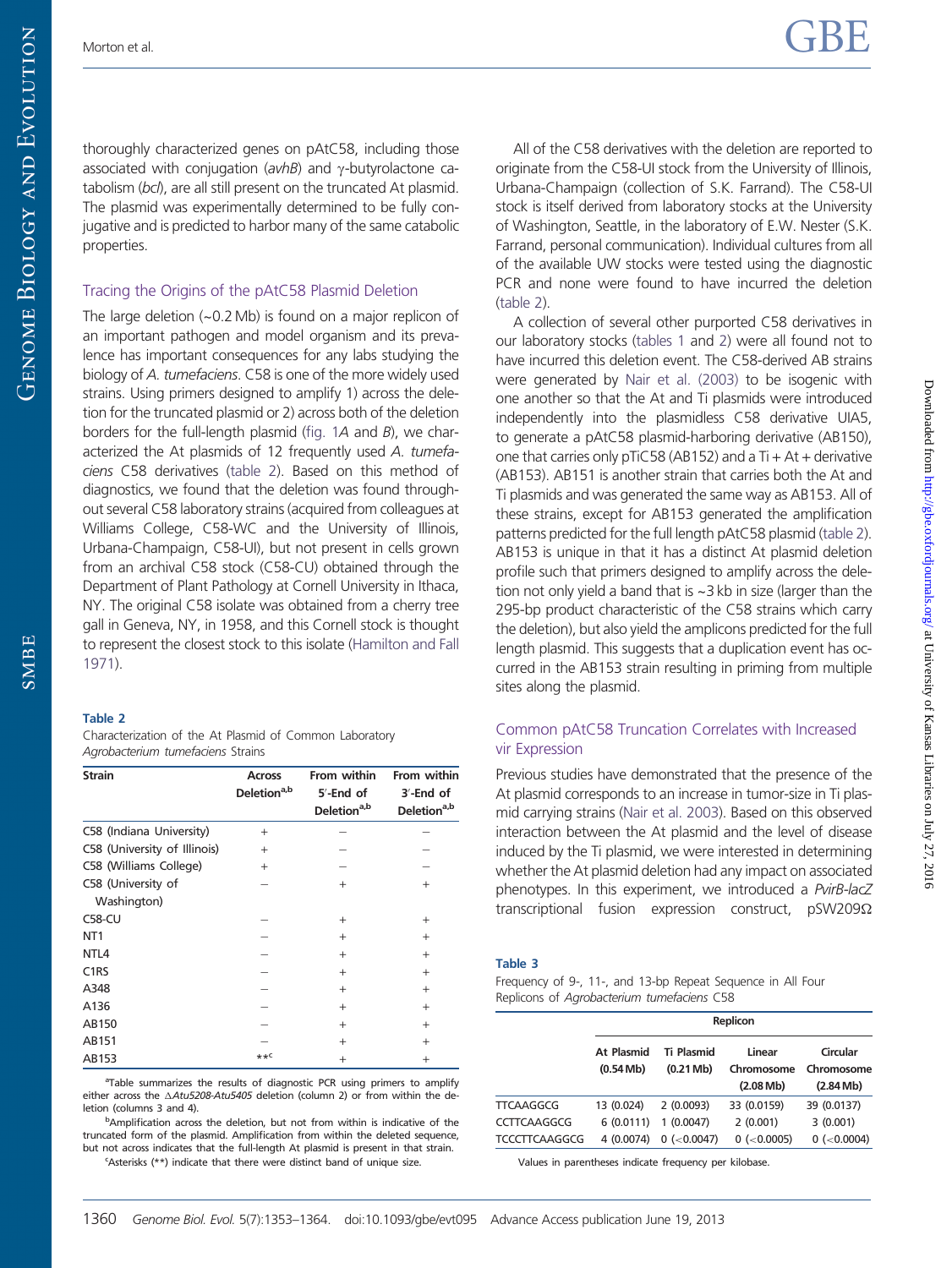[\(Wang et al. 2000\)](#page-11-0) into three C58-derived strains: C58-CU (the original isolate harboring the full-length At plasmid), our own C58 lab strain (carrying the truncated At plasmid), and C58 pAt- (a plasmidless derivative to which the Ti plasmid was reintroduced by conjugation). We found that under inducing conditions, the presence of the full-length At plasmid is associated with an approximately 50% decrease in the expression of the virB virulence operon relative to the derivative with the full length At plasmid (fig. 4). This suggests that some factor(s) that directly or indirectly negatively regulates expression of these virulence genes is encoded between Atu5207 and Atu5408. We did not find that the presence of the truncated pAtC58, relative to the full-length plasmid, had any impact on tumor size or number based on standard assays in which potato slices were inoculated with these strains (data not shown). However, the correlation between the level of vir gene expression and tumor size and frequency in this assay have not been thoroughly tested, and thus we are hesitant to speculate as to whether this decreased vir expression might significantly impact disease incidence and severity.

#### Decreased Plasmid Carriage Cost due to pAtC58 **Truncation**

To determine the carriage cost of the truncated portion pAtC58 plasmid, a competition experiment was carried out between the original A. tumefaciens C58-CU isolate and our laboratory C58 strain harboring the truncated form of the plasmid. Strains were mixed at a 50/50 starting ratio and passaged 7 times for a total of approximately 46 generations. At



FIG. 4.-Expression of  $P_{virB}$ -lacZ in Agrobacterium tumefaciens C58 pAt-, pAt+ truncated ( $\triangle Atu5208$ -Atu540), and pAt+ full-length. Cells were grown in liquid for 24 h in either ATGN minimal media (pH 7.0, 50mM phosphate) (blue bars) or virulence-induction broth (pH 5.6,  $50 \mu$ M phosphate, 200  $\mu$ M acetosyringone) (red bars). Error bars represent standard deviation between biological replicates ( $n = 3$ ). P < 0.0001, unpaired student t test.

the end of the experiment the relative fitness of each strain was determined [\(fig. 5\)](#page-9-0). Competitions between a C58 strain harboring the full-length At plasmid and a plasmid-cured derivative (independent analysis) revealed a high cost indicated by a relative fitness decrease of 0.129 ( $P < 0.0001$ ). The results of the competition also showed a significantly higher relative fitness of the strain harboring the truncated plasmid relative to the full-length one (diff  $= 0.103$ ;  $P < 0.0001$ ). This increase in fitness of the common laboratory strain indicates that there is a significant cost associated with the deleted genetic material, and suggests that the loss of this portion of the plasmid was adaptive under laboratory conditions. This suggests that approximately 74.57% of the cost associated with the fulllength At plasmid is linked with the deleted genetic material, despite the fact that many genes, including those associated with conjugation and replication are still present on the truncated form of the plasmid.

#### Distinct Large Deletion Flanked by Repeat Sequence

A large deletion flanked by the identified repeat sequence is not an isolated event. As a consequence of a separate experiment that was designed to determine the basal mutation rates of multiple organisms, including A. tumefaciens C58-CU, we discovered a second deletion event that was qualitatively similar to the first. Sequencing of 10 mutation accumulation lines (after ~3,350 generations and 125 bottlenecks) revealed that the At plasmid in one line had undergone a different, approximately 0.115 Mb deletion [\(fig. 2](#page-5-0)). One border of this second deletion was shared with that of the laboratory strain (between Atu5207 and Atu5408) whereas the other end was located at the border of an another one of the repeat sequences between Atu5087 and Atu5088. Although smaller, this second deletion removed the At plasmid conjugation genes, the blcABC operon, in addition to a putative toxin-antitoxin pair (Atu5112 and Atu5113).

#### **Discussion**

Similar to many rhizobial plasmids, the At plasmid is comprised of a mosaic of sequences that show synteny to both plasmid and chromosomal genes of multiple species of soil bacteria ranging from other  $\alpha$ -proteobacteria to  $\gamma$ -proteobacteria such as Azotobacter and Pseudomonas spp. This type of large megaplasmid deletion has been observed in other plasmids, such as the symbiotic megaplasmid of the nitrogen-fixer, R. phaeseoli. In this case, the deletion event was one of several frequently occurring genomic rearrangements of the nodulation and nitrogen fixation genes (~120 kb), generated by recombination between reiterated nif operons [\(Romero et al.](#page-11-0) [1991](#page-11-0)).

Repeat sequences are potential markers for lysogenic phage or transposon-mediated recombination events. There are many examples of IS elements, integrative and conjugative elements (ICEs), and pathogenicity/symbiosis islands that can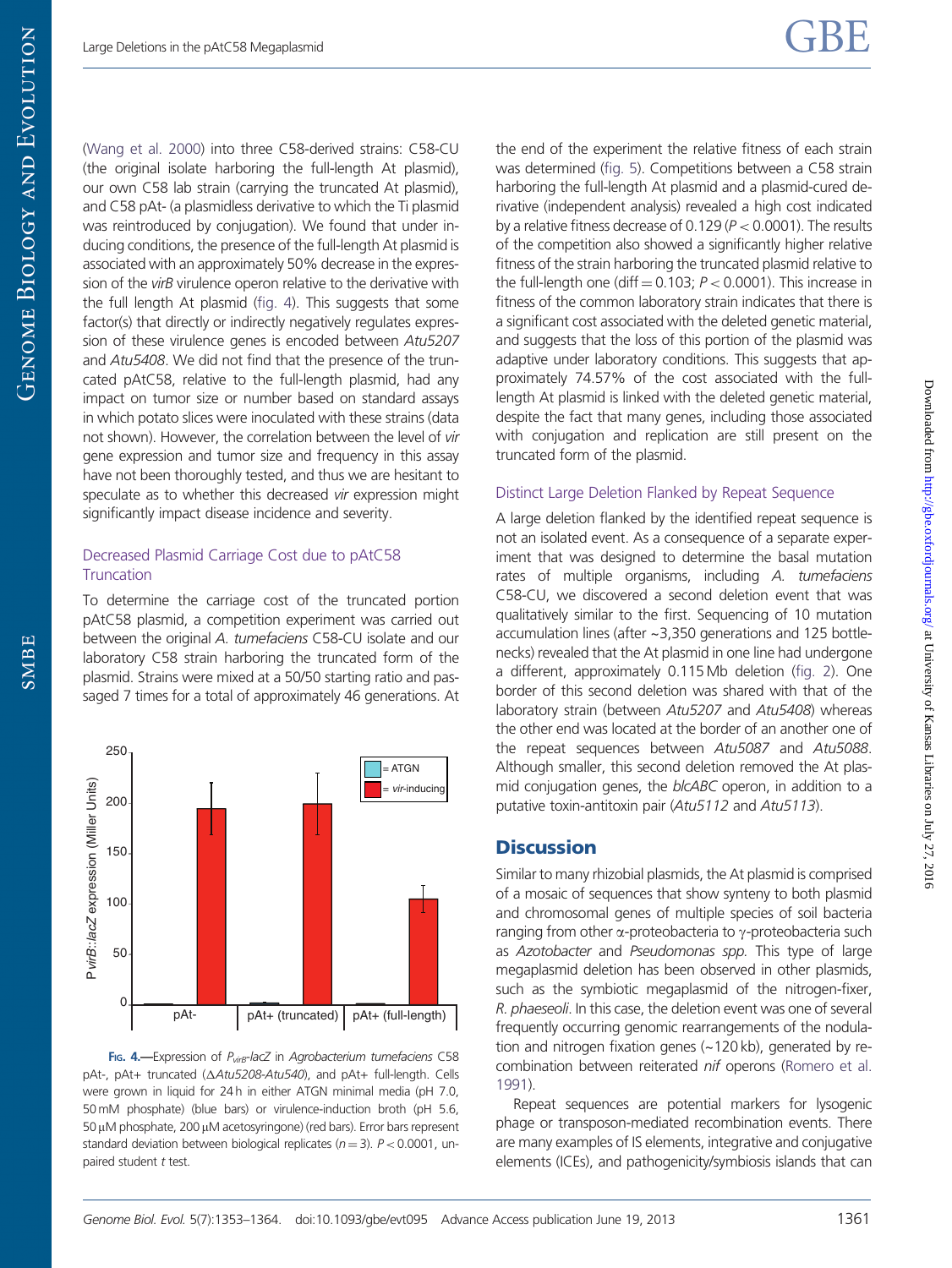<span id="page-9-0"></span>

F<sub>IG</sub>. 5.—Relative fitness based on pairwise competitions between Agrobacterium tumefaciens C58 pAt+ full-length cells versus 1) a plasmidless derivative and 2) the pAt+ truncated laboratory strain ( $\triangle Atu5208$ -Atu5405). In each experiment, both strains in the competition pair were normalized to a 50/50 starting ratio and competed in carbon-limiting media for seven passages and a total of 46 generations. Each bar represents data from two separate experiments, for which the statistics were calculated independently as described. Data summarizing the results of competition between the C58 pAt+ (full-length) and C58 plasmidless strains include four independent experimental runs with four replicates for each competition pair. For strains harboring either the full-length or the truncated form of the At plasmid, data include results of three experimental runs with eight replicates for each competition pair.

generate short duplications upon insertion, which are resolved after excision. This duplication event is similar to what is found flanking either end of the deleted pAtC58 region that we report here. These repeat sequences are prevalent throughout microbial genomes and have been found flanking large deletions in human mitochondrial DNA ([Iida et al. 1985](#page-11-0); [Schon](#page-11-0) [et al. 1989\)](#page-11-0). Interestingly, in a comparison of two different C58 genomes, originally sequenced in 2001 by [\(Goodner et al.](#page-10-0) [2001;](#page-10-0) [Wood et al. 2001\)](#page-11-0), the presence of multiple replicon specific classes of repeats were identified [\(Slater et al. 2013](#page-11-0)). These inverted repeats (CIR elements) are distinct from those described in this study, but may also be important for genome evolution in the genus. The observation that the pAtC58-enriched 11- and 13-bp repeats cannot be found anywhere on the closely related pSym plasmids suggests that 1) their prevalence is not random, and 2) if their presence is a signature of some transposable element, it is specific to this A. tumefaciens strain. This has strong implications regarding the genetic plasticity of the At plasmid and demonstrates a clear mechanism driving these rather dramatic changes.

It is interesting to note that there are a total of nine transposable elements that were identified using GO Software. These include Atu5025, Atu5027, Atu5028, Atu5092, Atu5094, Atu5352, Atu5353, Atu5370, and Atu5371. None of these putative transposases or transposase fragments correspond with the locations of the 9-bp repeat sequence that was found flanking either deletion.

The high cost associated with the deleted portion of the laboratory strain At plasmid suggests that passage in the lab may have selected for fixation of this deletion event. The fulllength At plasmid incurs a large cost to host cells, and is extremely difficult to cure (Morton ER, Platt TG, Fuqua C, and Bever JD, submitted). There are several putative toxin–antitoxin systems on the plasmid, and one of these antitoxins has been identified from a genome-wide screen of essential genes (Curtis PD, Brun YV, personal communication). Both the toxin (Atu5112) and antitoxin (Atu5113) of this system, homologous to HipA and HipB, are present on the truncated form of the plasmid. The difficulty in curing the At plasmid is likely due, at least in part, to the presence of this and similar systems. Interestingly, this gene pair was removed in the mutation accumulation line, suggesting that a previous mutation might have rendered the toxin in that line inactive. Under laboratory conditions, high carriage costs of the At plasmid would select for its loss. However, if plasmid-free segregants or cured derivatives die immediately (due to activity of these toxin–antitoxin systems), they would never become established in the population. It is possible that deletions such as those described here, are not uncommon events, and due to the strong growth advantage conferred by this genetic change they would be able to rapidly outcompete the remaining population.

It is impossible at this juncture to know what type of event triggered the deletions we have discovered in pAtC58, but given the nature of the deletions they may be phage-mediated. It is clear that all related C58 lineages we have tested with origins from the University of Illinois, Urbana-Champaign, have the  $\triangle Atu5208$ -Atu5407 deletion. The original C58 isolate used to establish this collection was reportedly obtained from the strain collection of E.W. Nester at the University of Washington, Seattle (Farrand SK, personal communication). This is curious because the two separate isolates whose genomes were sequenced were also obtained from this strain collection. Our PCR analysis of as many of the UW stocks as were available has not revealed the same deletion we have identified in the C58-UI lab lineages (although one stock appeared to have a different deletion or rearrangement in this same region). This suggests that the deletion was incurred after acquisition of this C58 lineage from the Nester laboratory. The observation that the AB153 strain generated separately during isogenic strain construction also has a rearrangement in this region, of a different size, adds to the impression that this may be a very recombinationally active region of the pAtC58 plasmid.

Considering the high frequency of genetic changes that occur in bacteria and their clonal mode of reproduction, the process of basic laboratory maintenance can easily generate severe bottlenecks of significant consequence. For example, given the reduced cost of the truncated pAtC58 in the laboratory strain, it is certainly possible that something as simple as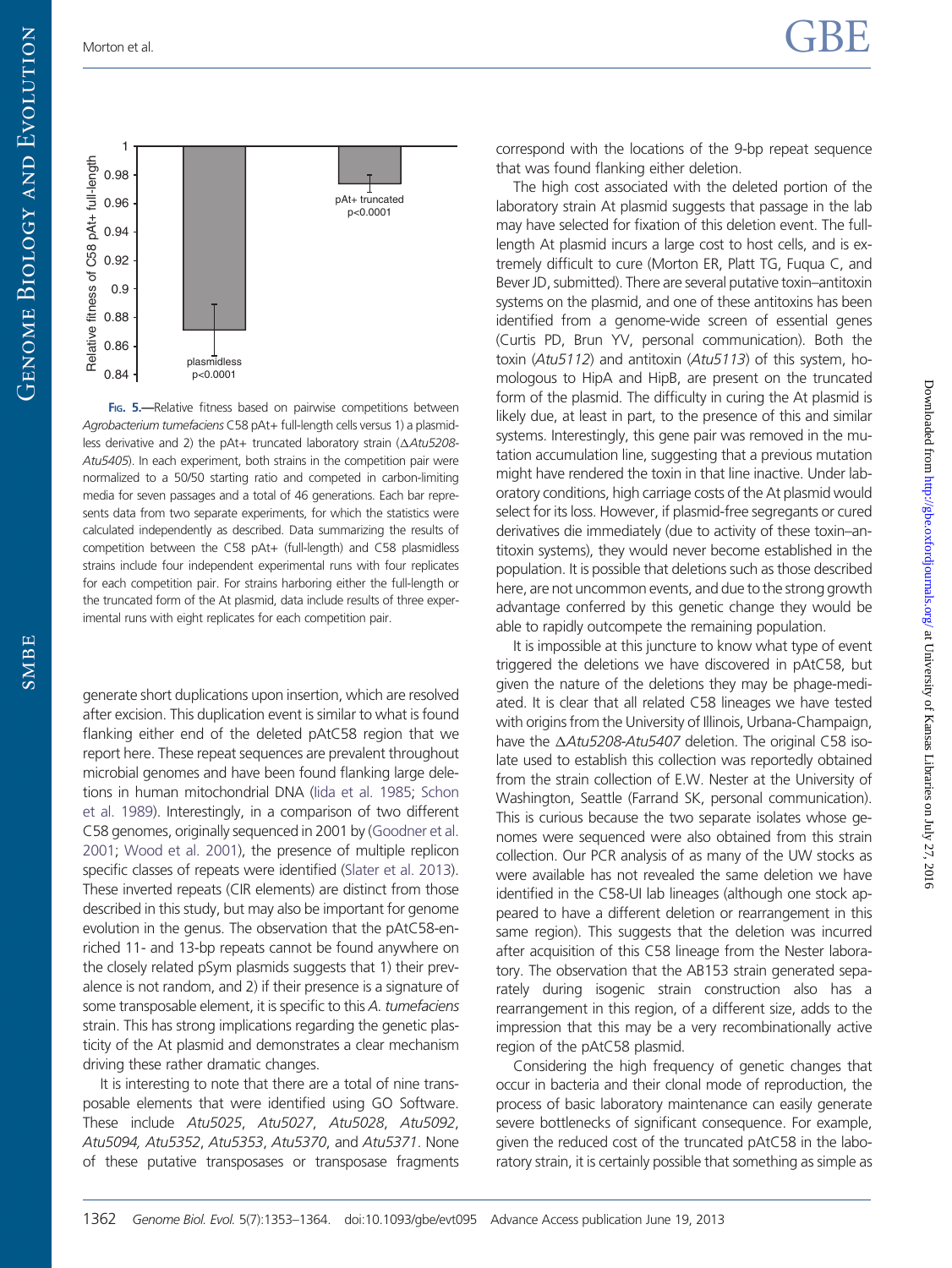<span id="page-10-0"></span>isolation of the largest colony on a Petri plate during cultivation could easily have led to fixation of this deletion among certain lineages. Based on GO analysis, there is no immediately obvious source for the higher cost of the full-length At plasmid. However, little is known about the regulation of many of the genes on the plasmid and it is possible that the energetic costs associated with their expression are quite high. Additionally, there are a considerable number of ABC transporters, the expression of which may be energetically costly. It is also possible that At plasmid regulatory factors interact with chromosomal genes to impact the burden of the plasmid on the host cell. Outside of the lab, in the soil and rhizosphere, the benefits associated with these deleted genes are likely to be sufficiently significant to select for their retention.

In addition to relieving a significant portion of the cost of the At plasmid, the deletion common to the majority of C58-derived laboratory stains, has a positive impact on virulence gene expression. Interest in A. tumefaciens has often been due to its role as a plant pathogen and ability to transfer foreign DNA into plant cells (Chilton et al. 1977). A quantitative correlation between subtle differences in virB expression and effective T-DNA transfer and integration has not been established, but it is possible that at some point in history there was selection for this increase in virB expression. These results are contradictory to observations that cells harboring the At plasmid form larger tumors [\(Nair et al. 2003](#page-11-0)). It is important to point out that those experiments were performed with the AB151-AB153 strains that exhibit laboratory growth characteristics that dramatically differ from other C58-derived strains, as well as one another (Morton ER, unpublished results).

Further studies are required to determine the precise mechanism driving these deletion events. Patchy homology among other rhizobial megaplasmids suggests that this phenomenon could be widespread and the source of rapid genetic variation between plasmids and bacteria. For large plasmids such as pAtC58 that incur a high cost to their host cells (Morton ER, Platt TG, Fuqua C, and Bever JD, submitted), this genomic instability could be adaptive, by conferring a certain degree of genetic plasticity.

# Supplementary Material

[Supplementary figures S1](http://gbe.oxfordjournals.org/lookup/suppl/doi:10.1093/gbe/evt095/-/DC1) and [S2](http://gbe.oxfordjournals.org/lookup/suppl/doi:10.1093/gbe/evt095/-/DC1) and [tables S1](http://gbe.oxfordjournals.org/lookup/suppl/doi:10.1093/gbe/evt095/-/DC1) and [S2](http://gbe.oxfordjournals.org/lookup/suppl/doi:10.1093/gbe/evt095/-/DC1) are available at Genome Biology and Evolution online [\(http://](http://www.gbe.oxfordjournals.org/) [www.gbe.oxfordjournals.org/\)](http://www.gbe.oxfordjournals.org/).

# Acknowledgments

The authors thank Greg Velicer, Jay Lennon, and Brynn Heckel for helpful feedback with the manuscript; Aaron Buechlein for help with plasmid annotation; and Tom Platt, Rachel Hissong, and Katie Savage for organization and maintenance of the mutation accumulation lines. They also thank several laboratories who supplied their agrobacterial stocks for analysis, most notably the Nester and Farrand labs. They thank Michael Lynch, Pat Foster, Way Sung, Haixu Tang, and Steve Finkel for design and financial support of the mutation accumulation (MA) experiment, sequencing, and subsequent analysis. The MA project is supported through National Institutes of Health grant (F32GM103164) to W.S. and US Department of Defense grant ONRBAA10-002. This work on the pAtC58 deletions was supported by the National Institutes of Health grant (GM092660) to J.D.B. and C.F.

# Literature Cited

- Baek CH, et al. 2005. Genes for utilization of deoxyfructosyl glutamine (DFG), an amadori compound, are widely dispersed in the family Rhizobiaceae. FEMS Microbiol Ecol. 53:221–233.
- Castillo-Ramirez S, Vazquez-Castellanos JF, Gonzalez V, Cevallos MA. 2009. Horizontal gene transfer and diverse functional constrains within a common replication-partitioning system in alphaproteobacteria: the repABC operon. BMC Genomics 10:536.
- Cervantes L, et al. 2011. The conjugative plasmid of a bean-nodulating Sinorhizobium fredii strain is assembled from sequences of two Rhizobium plasmids and the chromosome of a Sinorhizobium strain. BMC Microbiol. 11:149.
- Cevallos MA, Cervantes-Rivera R, Gutierrez-Rios RM. 2008. The repABC plasmid family. Plasmid 60:19–37.
- Chai YR, Tsai CS, Cho HB, Winans SC. 2007. Reconstitution of the biochemical activities of the AttJ repressor and the AttK, AttL, and AttM catabolic enzymes of Agrobacterium tumefaciens. J Bacteriol. 189: 3674–3679.
- Chen K, et al. 2009. BreakDancer: an algorithm for high-resolution mapping of genomic structural variation. Nat Methods. 6:677–681.
- Chilton MD, et al. 1977. Stable incorporation of plasmid DNA into higher plant cells: molecular basis of crown gall tumorigenesis. Cell 11: 263–271.
- Conesa A, et al. 2005. Blast2GO: a universal tool for annotation, visualization and analysis in functional genomics research. Bioinformatics 21: 3674–3676.
- Crossman LC, et al. 2008. A common genomic framework for a diverse assembly of plasmids in the symbiotic nitrogen fixing bacteria. PLoS One 3:e2567.
- Demezas DH, Reardon TB, Strain SR, Watson JM, Gibson AH. 1995. Diversity and genetic-structure of a natural population of Rhizobium leguminosarum Bv trifolii isolated from Trifolium subterraneum L. Mol Ecol. 4:209–220.
- Ellis JG, Kerr A, Petit A, Tempe J. 1982. Conjugal transfer of nopaline and agropine Ti plasmids: the role of agrocinopines. Mol Gen Genet. 186: 269–274.
- Ding H, Hynes MF. 2009. Plasmid transfer systems in the rhizobia. Can J Microbiol. 55:917–927.
- Garfinkel DJ, et al. 1981. Genetic analysis of crown gall: fine structure map of the T-DNA by site-directed mutagenesis. Cell 27:143–153.
- Giuntini E, et al. 2005. Large-scale genetic variation of the symbiosisrequired megaplasmid pSymA revealed by comparative genomic analysis of Sinorhizobium meliloti natural strains. BMC Genomics 6:158.
- Gonzalez V, et al. 2003. The mosaic structure of the symbiotic plasmid of Rhizobium etli CFN42 and its relation to other symbiotic genome compartments. Genome Biol. 4:158.
- Goodner B, et al. 2001. Genome sequence of the plant pathogen and biotechnology agent Agrobacterium tumefaciens C58. Science 294: 2323–2328.
- Goodner BW, et al. 1999. Combined genetic and physical map of the complex genome of Agrobacterium tumefaciens. J Bacteriol. 181: 5160–5166.